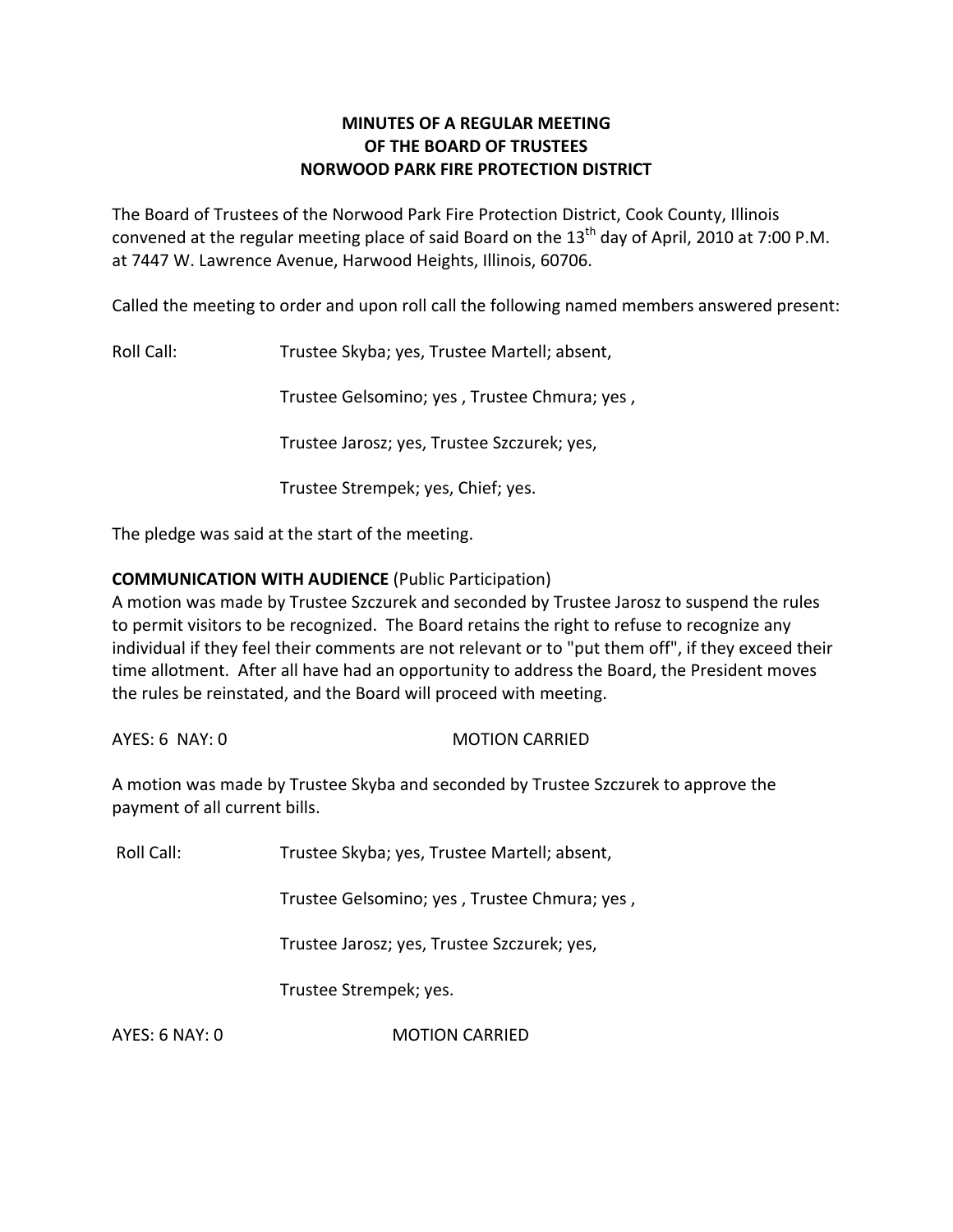A motion was made by Trustee Skyba and seconded by Trustee Jarosz to approve the minutes of the Regular meeting held on March  $9^{\text{th}}$ , 2010.

Roll Call: Trustee Skyba; yes, Trustee Martell; absent,

Trustee Gelsomino; abstain, Trustee Chmura; yes,

Trustee Jarosz; yes, Trustee Szczurek; yes,

Trustee Strempek; yes.

AYES: 6 NAY: 0 MOTION CARRIED

#### **TREASURER'S REPORT**

Schedule of Assets (Arising from Cash Transactions) March 31, 2010

#### Assets

| Checking and money market accounts (interest rate):      |                    |  |
|----------------------------------------------------------|--------------------|--|
| Plaza Bank checking (0.245%)                             | \$<br>2,998        |  |
| Plaza Bank money market (0.295%)                         | 1,508,517          |  |
| Plaza Bank checking- Public Education                    | 573                |  |
| Plaza Bank ambulance billing money market (0.295%)       | 214,534            |  |
| Suburban Bank & Trust                                    | 7,691              |  |
| Total checking and money market accounts                 | 1,734,313          |  |
| Certificates of deposit (interest rate and maturity):    |                    |  |
| Plaza Bank (1.40%, 03/02/11)                             | 600,000            |  |
| Parkway Bank and Trust (4.34% 05/10/10)                  | 482,420            |  |
| Plaza Bank (1.60% 01/17/11)                              | 119,601            |  |
| Plaza Bank (1.39% 03/18/11)                              | 407,313            |  |
| Plaza Bank (2.00% 06/23/10)                              | 1,256,385          |  |
| Belmont Bank (4.10% 05/21/11)                            | 444,688            |  |
| Parkway Bank and Trust (4.35% 04/07/10)                  | 325,683            |  |
| Total certificates of deposit                            | 3,636,090          |  |
| Total checking, money market and certificates of deposit | <u>\$5,370,403</u> |  |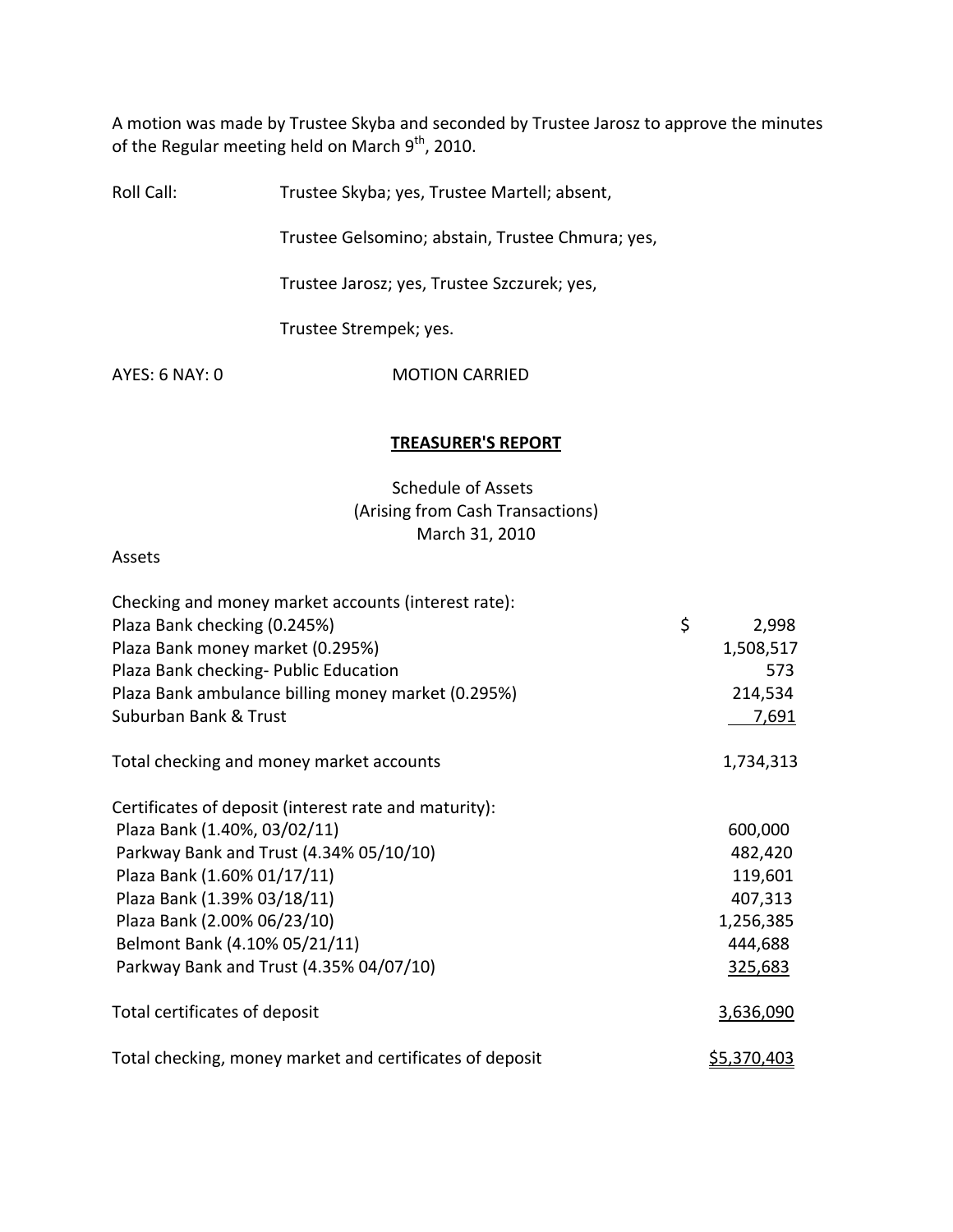Trustee Chmura reported on behalf of Trustee Martell about the CD that matured at Plaza Bank which was renewed with a maturity date of March  $18<sup>th</sup>$  at 1.39%. There is another CD maturing at Parkway Bank that the Chief renewed at 1.5%. Trustee Chmura reported about the rates that were at 4.35% and are now down at 1.5%. Rates are not good and Trustee Martell has been working hard along with the Chief with trying to find the best rates. The Million dollar CD we have at Plaza Bank will mature in June. Discussion.

Trustee Martell arrived at 7:05pm

Motion by Trustee Strempek, seconded by Trustee Skyba to approve the Treasurer's report as presented from the Financial Statement for March 2010**.**

| Roll Call:     | Trustee Skyba; yes, Trustee Martell; yes,    |  |
|----------------|----------------------------------------------|--|
|                | Trustee Gelsomino; yes, Trustee Chmura; yes, |  |
|                | Trustee Jarosz; yes, Trustee Szczurek; yes,  |  |
|                | Trustee Strempek; yes.                       |  |
| AYES: 7 NAY: 0 | <b>MOTION CARRIED</b>                        |  |
|                |                                              |  |

## **Chiefs Report:**

All Trustees received a copy of the alarm report.

All Trustees received a copy of the inspection report along with the list of completed inspections for this month.

Deputy Chief Kovalcik finished his bachelor's degree and is graduating on May 1<sup>st</sup>. Everybody received a letter from him thanking the board for the opportunity.

Squad #109 is in the shop at Harwood Heights auto body. There was hail damage from the storm a couple of weeks ago. There was also minor wind damage that is being taken care of from D/C Kovalciks homeowners insurance.

The Mabas expo was very informative and I would like to thank the board members who were able to attend.

Deputy Chief Kovalcik and I will be attending the Fire Deptment Instructors conference in Indianapolis on April 22<sup>nd</sup> through the 24<sup>th</sup>. The Shift Commanders will be in charge until our return on Saturday afternoon.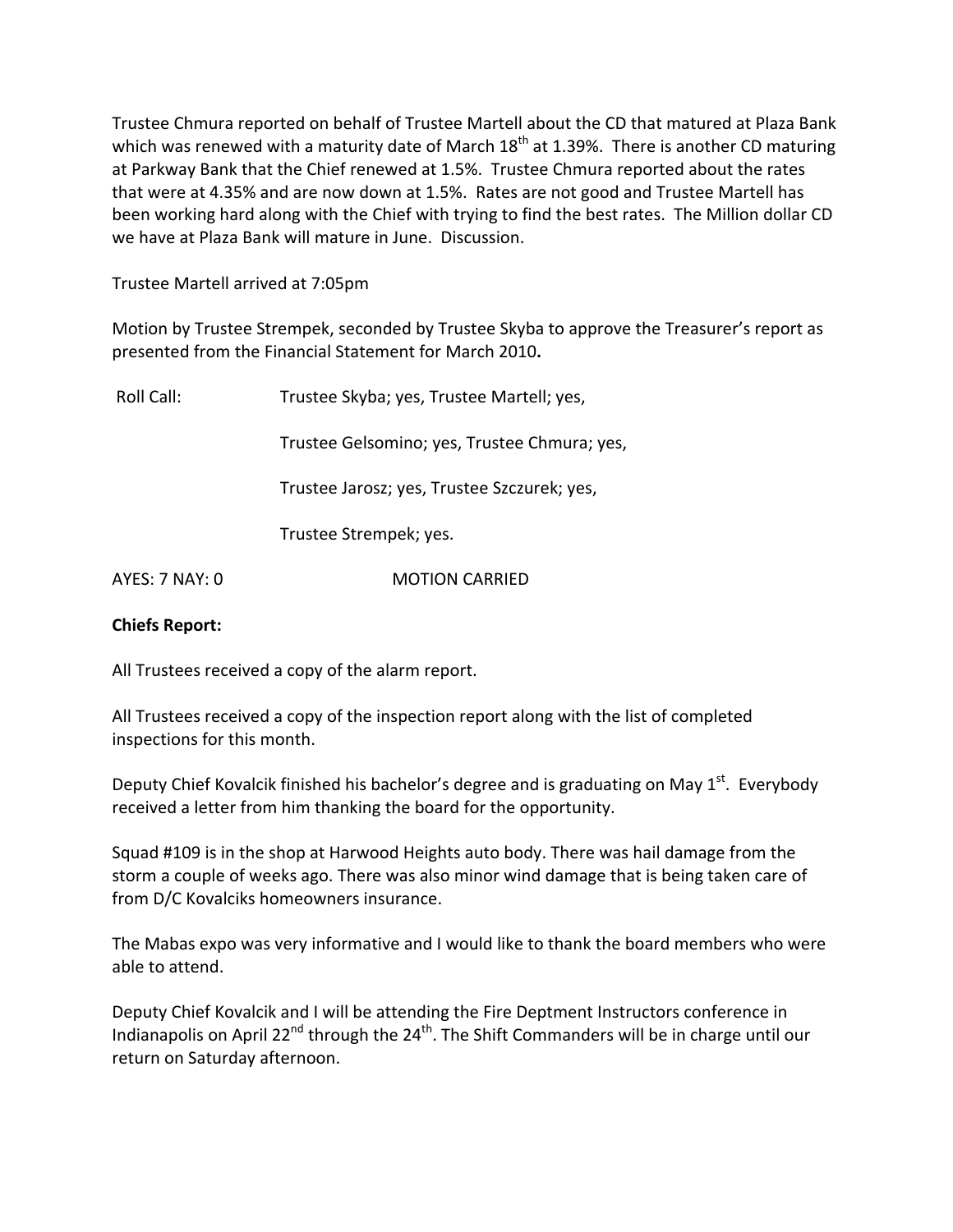The men have been putting together prices to update the firefighter bathroom. I have it on this year's budget but might have to move it to next year's due to timing. They are looking into replacing vanities, countertops, sinks, faucets, mirrors, urinals, toilets, ceiling tiles and either replacing tile or having it sprayed. The men will supply all the labor.

The summer intern is on the agenda, I spoke with him and he is looking forward to working with us for another year. Last year he worked 9 weeks in the summer and that allowed him to come back for a week at Christmas time. That really helped us for him to come in and catch up on all the reports from September to December.

The tuck pointing is on the agenda, Felber found that the cinder block wall above the classroom is holding water and needs to be grinded out and waterproofed. I also asked him to inspect the rest of the building and give us a report so we can plan for the future.

A camera for the Arson investigators is on the agenda. We have an old 35 mm camera that is not working. I asked the lead photographer in the Division to spec a camera for us. I included three quotes in your packets for review. I put down not to exceed \$1,500 because I need to look into an extended warranty.

I included a 5 year plan in your packet, we can discuss this during the building and equipment committee report.

A motion was made by Trustee Skyba and seconded by Trustee Martell to accept the Chiefs report as presented for February 2010.

AYES: 7 NAY: 0 **MOTION CARRIED** 

**Presidents Report:** 

## **Committee Reports:**

Finance Committee‐ Chief stated that the audit will be worked on by the end of the week. The budget will be started in May and the tentative budget passed in June with the final budget passed in August.

Building and Equipment Committee‐ Chairman Trustee Gelsomino reported on the 5 year plan. The Chief, Trustee Strempek, Trustee Szczurek and Trustee Gelsomino met and tried to even everything out. Discussion on the Engine that will need to be purchased and different options for financing. Trustee Chmura stated that we need to talk to Representative McAuliffe about available funds. We need to look into different options, grants/loans that may be out there for the ambulance and engine. Discussion. We will be sending a letter and setting up a meeting with Representative McAuliffe.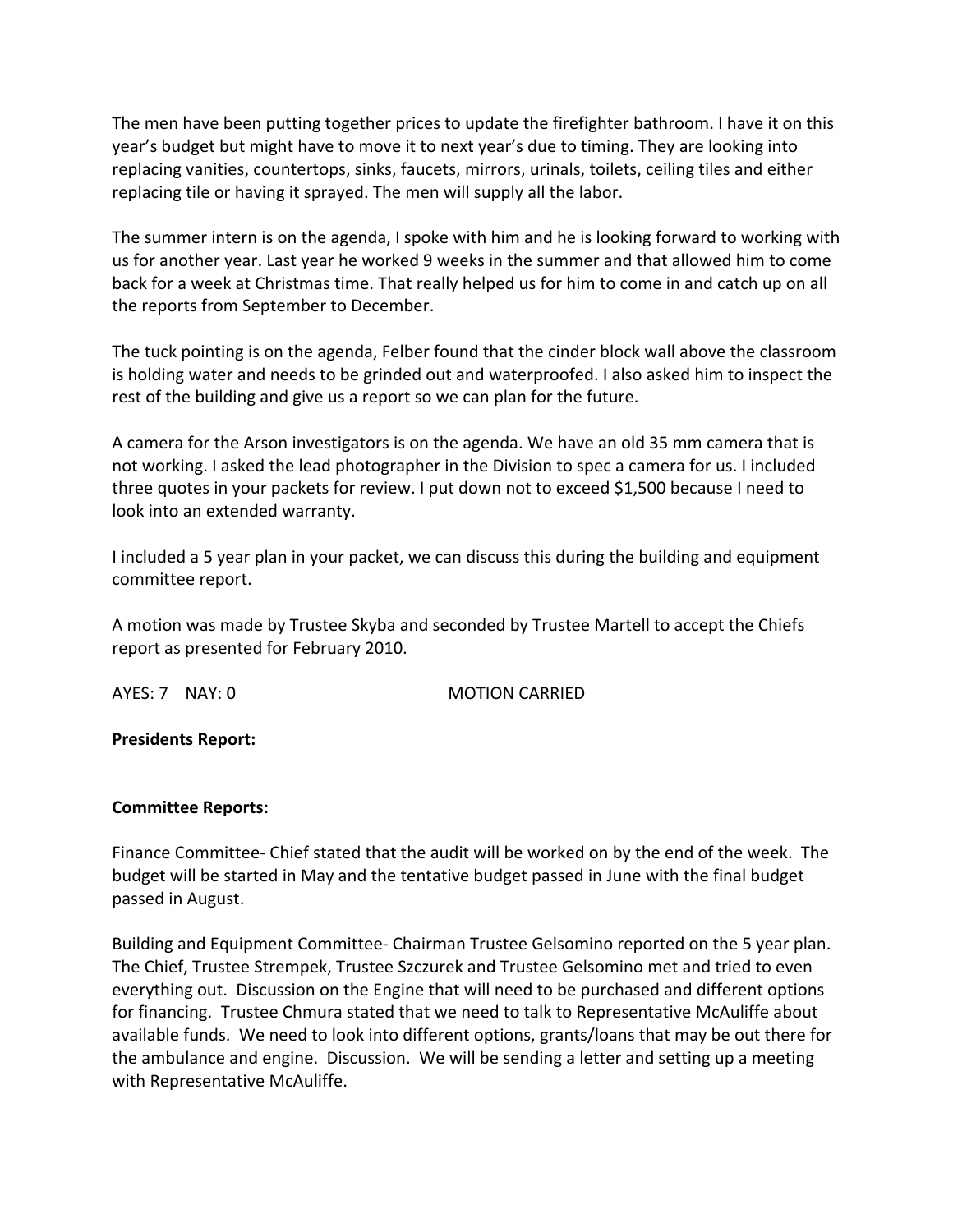Trustee Strempek discussed looking into copy machines. Discussion. He talked about going paperless, making the machine a scanner and making papers PDF. Trustee Strempek talked about a check scanner, but at the time it is not worth it.

Trustee Skyba asked about the prevailing wage and if this is being followed by the tuck pointer's. Chief stated that it is.

Technology and PR Media Committee‐ Chairman Trustee Strempek stated that he met with Firefighter Koy who is taking an active part in the web site. He is willing to write articles. Trustee Strempek suggested that each Trustee put together a bio about themselves to add to their picture. There will be additional pictures added to the site soon from Mabas Days.

Policy Committee‐ Chairman Trustee Skyba stated he has nothing to report.

Pension Fund- Trustee Chmura and Trustee Martell stated they have a meeting on the 20<sup>th</sup> of April. Trustee Martell stated that there is an outstanding balance due to the Pension Fund. The District has been paying for the audits and accounting on behalf of the Pension fund. The amount paid by the District will offset the amount due to them. Trustee Chmura stated that he knows that in a past meeting the Board approved to pay these fees, but that did not mean that they would not be asked to be reimbursed. Trustee Chmura and Martell stated that at the upcoming Pension Board meeting they will be discussing this with them to correct it. We are still waiting for Kurt to correct the audit. The IDOI report has not been filed due to some problems, we are not going to receive an amount for the budget if it is not filed.

Trustee Jarosz commented that Mabas days was an amazing event and that they did a great job. It was unbelievable to see all the things that we have available to us if needed.

# **Old Business:**

None.

## **New Business**:

Motion by Trustee Martell and seconded by Trustee Szczurek to approve Felber's Tuckpointing Company to grind out and water proof the block walls in the well of the addition at a cost not to exceed \$2,500.00.

Roll Call: Trustee Skyba; yes, Trustee Martell; yes,

Trustee Gelsomino; yes, Trustee Chmura; yes,

Trustee Jarosz; yes, Trustee Szczurek; yes,

Trustee Strempek; yes.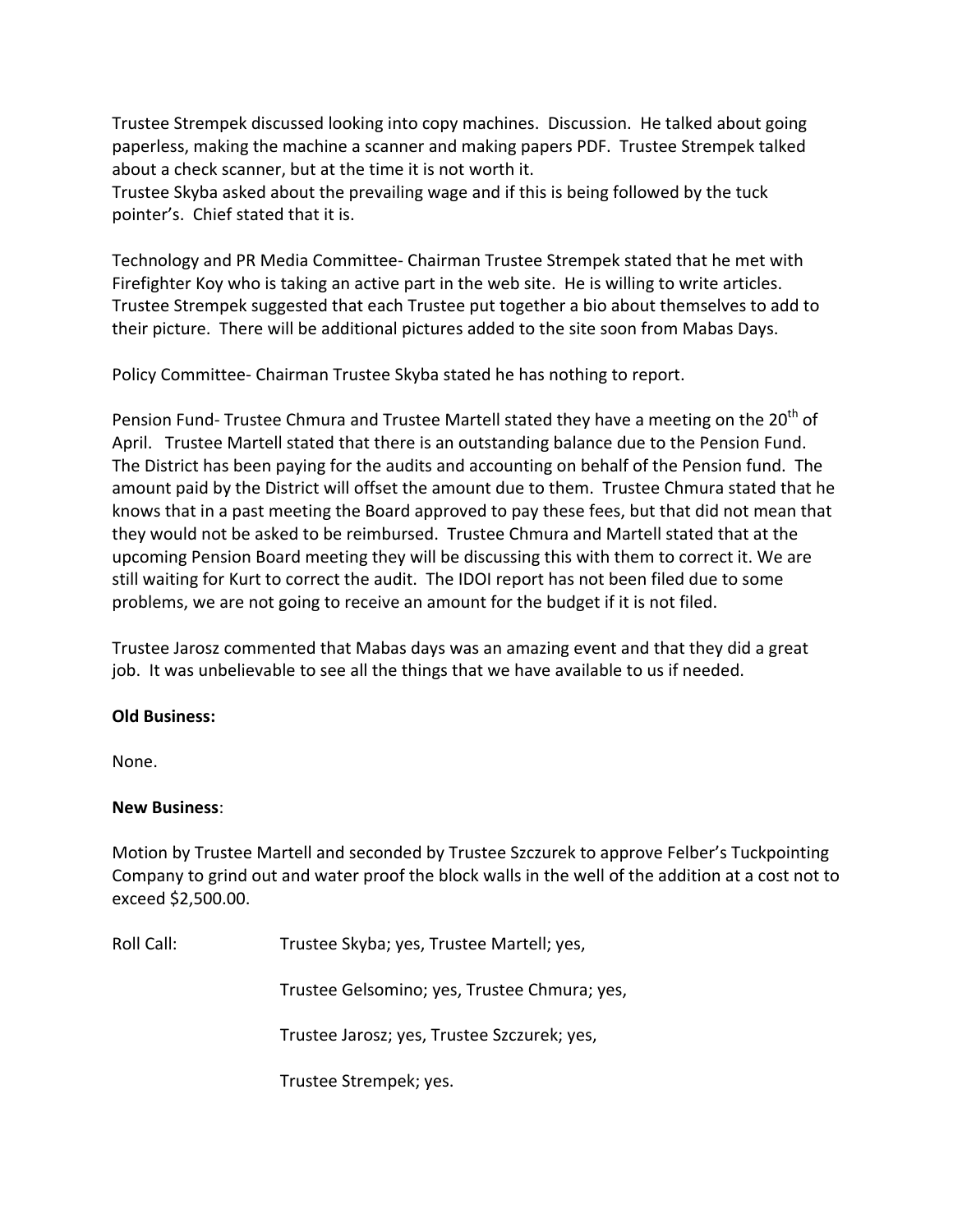AYES: 7 NAY: 0 **MOTION CARRIED** 

Motion by Trustee Skyba and seconded by Trustee Jarosz to approve the purchase of a Nikon D90 camera with 18‐105 MM lens and SB‐600 Flash from Calumet Photographic at a cost not to exceed \$1,500.00.

Roll Call: Trustee Skyba; yes, Trustee Martell; yes, Trustee Gelsomino; yes, Trustee Chmura; yes,

Trustee Jarosz; yes, Trustee Szczurek; yes,

Trustee Strempek; yes.

AYES: 7 NAY: 0 **MOTION CARRIED** 

Motion by Trustee Martell and seconded by Trustee Gelsomino to approve the payout of sick time buyback to the following: Charles Stec 246 hours \$7,001.64 Stanley Koy 156 hours \$4,170.36 Total buyback \$11,172.00

Trustee Martell and Accountant Paul Smit reviewed the numbers.

Roll Call: Trustee Skyba; yes, Trustee Martell; yes,

Trustee Gelsomino; yes, Trustee Chmura; yes,

Trustee Jarosz; yes, Trustee Szczurek; yes,

Trustee Strempek; yes.

AYES: 7 NAY: 0 **MOTION CARRIED** 

Motion by Trustee Gelsomino and seconded by Trustee Martell to approve the internship for Dan Raz at a salary of \$10.00 per hour not to exceed 40 hours per week with a maximum of 10 weeks at a cost not to exceed \$4,000.00.

Roll Call: Trustee Skyba; yes, Trustee Martell; yes,

Trustee Gelsomino; yes, Trustee Chmura; yes,